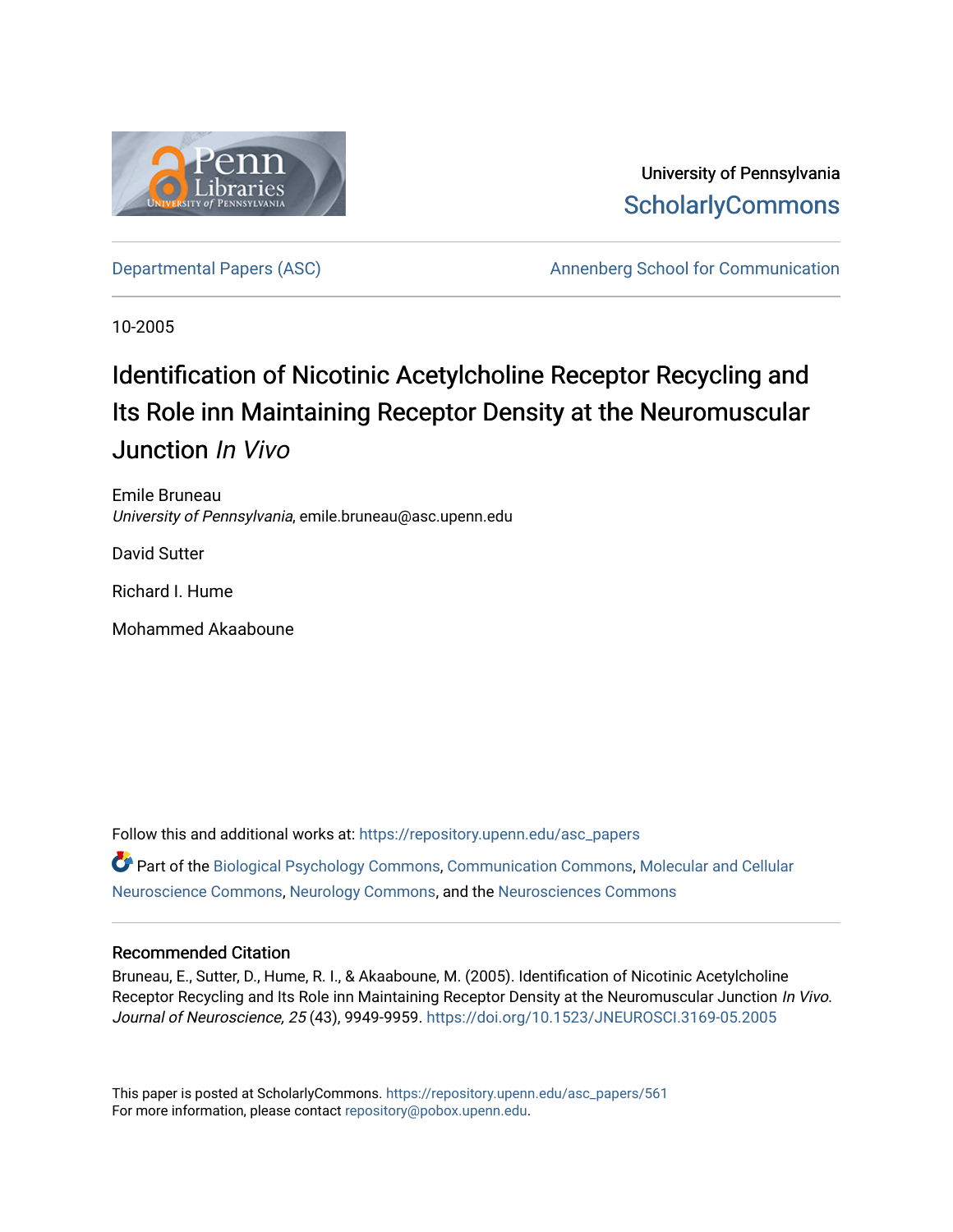## Identification of Nicotinic Acetylcholine Receptor Recycling and Its Role inn Maintaining Receptor Density at the Neuromuscular Junction In Vivo

## Abstract

In the CNS, receptor recycling is critical for synaptic plasticity; however, the recycling of receptors has never been observed at peripheral synapses. Using a novel imaging technique, we show here that nicotinic acetylcholine receptors (AChRs) recycle into the postsynaptic membrane of the neuromuscular junction. By sequentially labeling AChRs with biotin-bungarotoxin and streptavidin-fluorophore conjugates, we were able to distinguish recycled, preexisting, and new receptor pools at synapses in living mice. Time-lapse imaging revealed that recycled AChRs were incorporated into the synapse within hours of initial labeling, and their numbers increased with time. At fully functional synapses, AChR recycling was robust and comparable in magnitude with the insertion of newly synthesized receptors, whereas chronic synaptic activity blockade nearly abolished receptor recycling. Finally, using the same sequential labeling method, we found that acetylcholinesterase, another synaptic component, does not recycle. These results identify an activity-dependent AChR-recycling mechanism that enables the regulation of receptor density, which could lead to rapid alterations in synaptic efficacy.

## Keywords

toxin, turnover, synaptic transmission, neuromuscular junction, trafficking, acetylcholine receptor (AChR)

### **Disciplines**

Biological Psychology | Communication | Molecular and Cellular Neuroscience | Neurology | Neurosciences | Social and Behavioral Sciences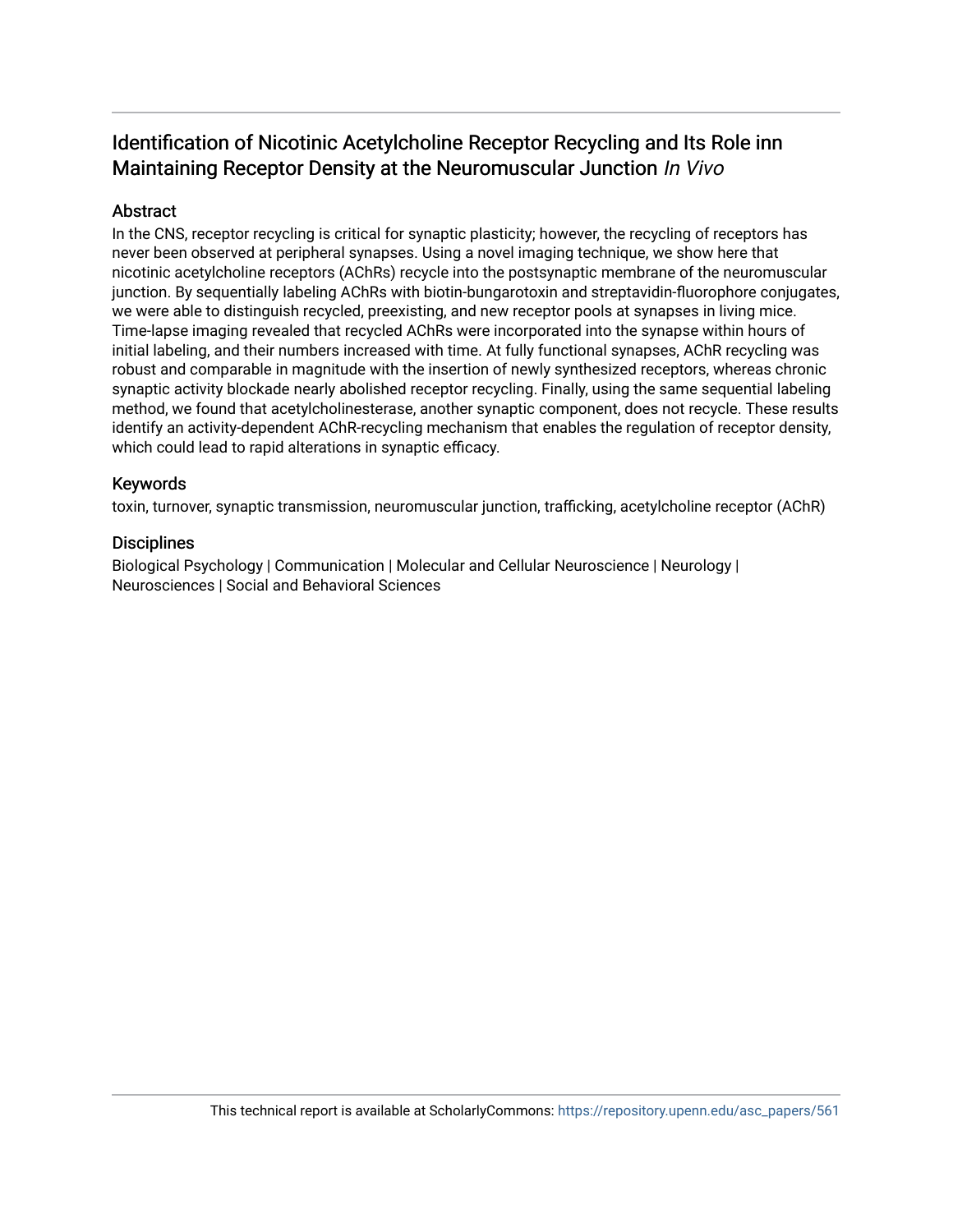**Development/Plasticity/Repair**

# **Identification of Nicotinic Acetylcholine Receptor Recycling and Its Role in Maintaining Receptor Density at the Neuromuscular Junction** *In Vivo*

**Emile Bruneau,\* David Sutter,\* Richard I. Hume, and Mohammed Akaaboune**

Department of Molecular, Cellular, and Developmental Biology, University of Michigan, Ann Arbor, Michigan 48109

**In the CNS, receptor recycling is critical for synaptic plasticity; however, the recycling of receptors has never been observed at peripheral synapses. Using a novel imaging technique, we show here that nicotinic acetylcholine receptors (AChRs) recycle into the postsynaptic membrane of the neuromuscular junction. By sequentially labeling AChRs with biotin–bungarotoxin and streptavidin–fluorophore conjugates, we were able to distinguish recycled, preexisting, and new receptor pools at synapses in living mice. Time-lapse imaging revealed that recycled AChRs were incorporated into the synapse within hours of initial labeling, and their numbers increased with time. At fully functional synapses, AChR recycling was robust and comparable in magnitude with the insertion of newly synthesized receptors, whereas chronic synaptic activity blockade nearly abolished receptor recycling. Finally, using the same sequential labeling method, we found that acetylcholinesterase, another synaptic component, does not recycle. These results identify an activity-dependent AChRrecycling mechanism that enables the regulation of receptor density, which could lead to rapid alterations in synaptic efficacy.**

*Key words:* **toxin; turnover; synaptic transmission; neuromuscular junction; trafficking; acetylcholine receptor (AChR)**

#### **Introduction**

The density of neurotransmitter receptors is an important parameter in regulating the efficacy of synaptic transmission. In both the central (O'Brien et al., 1998; Carroll et al., 1999a) and peripheral (Fambrough and Hartzell, 1972; Akaaboune et al., 1999; Sanes and Lichtman, 2001) nervous systems, alterations in synaptic transmission cause changes in postsynaptic receptor density. Such changes are important in many forms of synaptic plasticity, which lead to the strengthening or weakening of synaptic connections (Carroll et al., 1999b; Luscher et al., 1999). Several mechanisms at CNS synapses, including receptor recycling, are known to be involved in regulating synaptic plasticity (Nishimune et al., 1998; Noel et al., 1999; Ehlers, 2000; Kim and Lisman, 2001; Malinow and Malenka, 2002; Bredt and Nicoll, 2003; Park et al., 2004). In peripheral cholinergic neuromuscular junctions, however, it is not known whether acetylcholine receptors (AChRs) are stable until they are removed and degraded in a one-way trip to the lysosomes, or if they are in constant movement between internal compartments and the plasma membrane. To address this issue, we have developed a novel imaging

Received April 26, 2005; revised Sept. 12, 2005; accepted Sept. 13, 2005.

Correspondence should be addressed to Mohammed Akaaboune, Department of Molecular, Cellular, and Developmental Biology, University of Michigan, 830 North University Avenue, Ann Arbor, MI 48109. E-mail: makaabou@umich.edu.

DOI:10.1523/JNEUROSCI.3169-05.2005

Copyright © 2005 Society for Neuroscience 0270-6474/05/259949-11\$15.00/0

technique that enables us to study new aspects of AChR dynamics at neuromuscular junctions *in vivo*. By selectively labeling different AChR pools (preexisting, recycled, and new) within a single synapse in the living mouse, we were able to provide an estimate of the contribution of each pool to the neuromuscular junction (NMJ) over time. We found that a significant number of these receptors undergo recycling back to the NMJ, and this recycling is dramatically affected by alterations in synaptic activity.

#### **Materials and Methods**

In vivo *imaging*. All animal usage followed methods approved by the University of Michigan Committee on the Use and Care of Animals. Adult female mice (20 –27 g, non-Swiss albino; Harlan Sprague Dawley, Indianapolis, IN) were anesthetized with an intraperitoneal injection of ketamine and xylazine (17.38 mg/ml). Sternomastoid muscle exposure and neuromuscular junction imaging were done as previously described in detail (Lichtman et al., 1987; van Mier and Lichtman, 1994; Akaaboune et al., 1999). Briefly, the anesthetized mouse was placed on its back on the stage of a customized epifluorescence microscope, and neuromuscular junctions were viewed under a coverslip with a water immersion objective ( $20 \times$  UAPO, 0.7 numerical aperture; Olympus BW51; Optical Analysis Corporation) and a digital CCD camera (EXi; Retiga, Burnaby, British Columbia, Canada). Mice were intubated and ventilated for the duration of the imaging sessions. For imaging at multiple time points, the mouse was sutured after each session and allowed to fully recover before the next imaging session.

*Labeling of distinct AChR pools*. After exposure of the sternomastoid muscle, AChRs were saturated first with fully substituted BTX– biotin (5  $\mu$ g/ml, 1.5 h; Invitrogen, Eugene, OR) and then with streptavidin conjugated to Alexa 660 (10  $\mu$ g/ml, 2.5 h; Invitrogen) to saturate all biotin sites. To ensure that all receptors and all biotin sites were saturated, distinct colors of tetramethyl-rhodaminated BTX conjugate (TMR–BTX) and streptavidin–Alexa (streptavidin–Alexa 488) were added to the sterno-

This work was supported by the University of Michigan, National Institute of Neurological Disorders and Stroke Research Grant NS047332 (M.A.), National Science Foundation Research Grant IBN-0077634 (R.I.H.), and National Institutes of Health Training Grant MH14279 (E.B.). We thank Daniel Goldman, Victoria Schlesinger, John Kuwada, John Oliva, Rafiqa Ameziane, and members of our department for helpful discussions about this work.

<sup>\*</sup>E.B. and D.S. contributed equally to this work.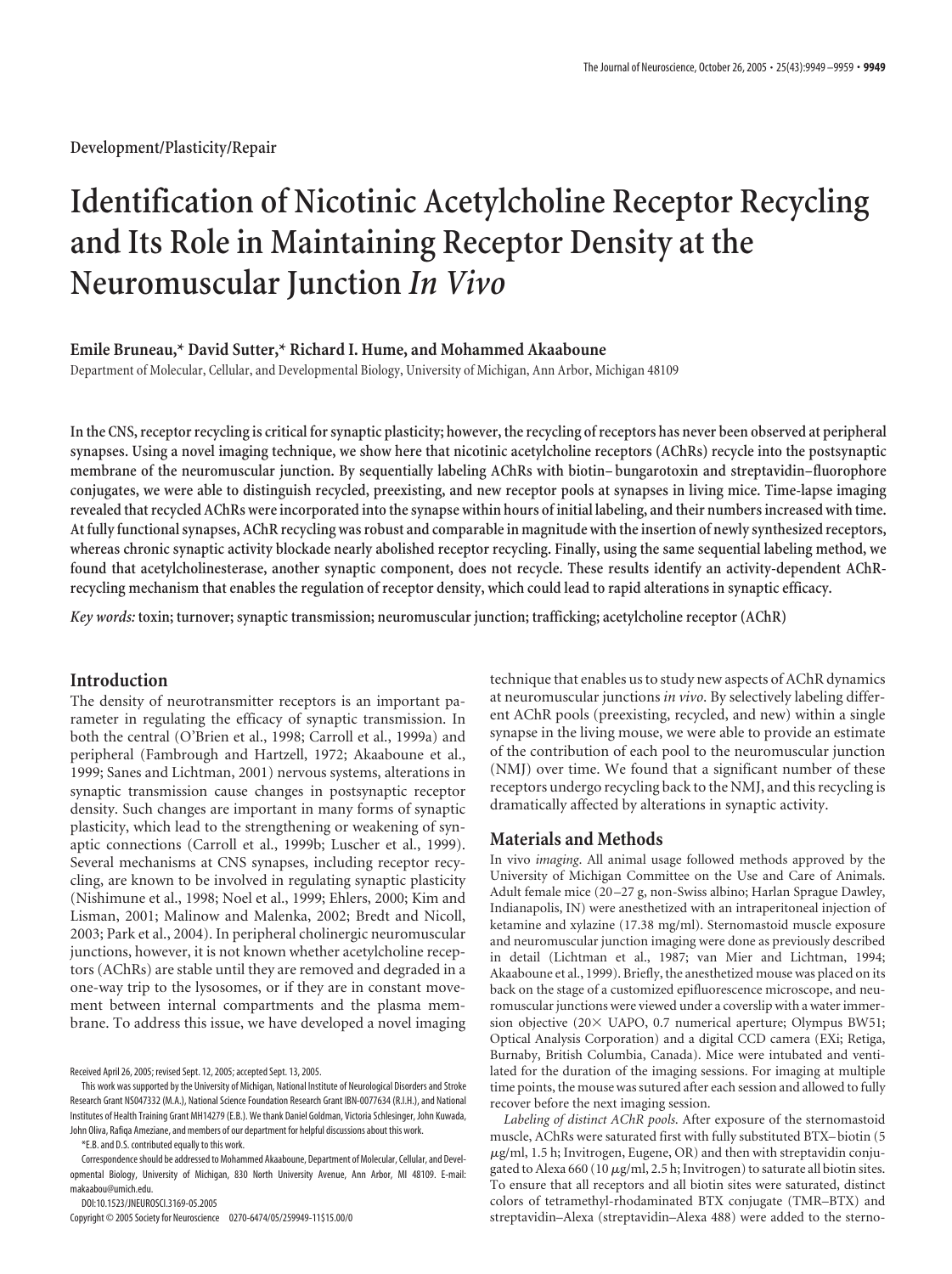mastoid muscle. Superficial synapses were then immediately imaged under the control of IPLAB software (Scanalytics). Hours or days later, the mouse was reanesthetized, and the sternomastoid muscle was reexposed and bathed with streptavidin–Alexa 488 to label the recycled AChRs and TMR–BTX to label the new AChRs. The muscle was washed, and the same synapses were relocated and imaged. In this way, we were able to distinguish the preexisting, new, and recycled receptor pools. To rule out the possibility that streptavidin–Alexa binds directly to receptors, sternomastoid muscles were lightly labeled with TMR–BTX  $(5 \mu g/ml, 2 \text{ min})$ application) to identify synapses. Streptavidin–Alexa 488 (green) (10  $\mu$ g/ml) was then applied to the sternomastoid muscle for 2.5 h. In these junctions, no green labeling was observed, indicating that streptavidin does not bind directly to receptors.

*Denervation*. The sternomastoid muscle was denervated by excising a 5 mm piece of nerve to prevent its regeneration. Ten days later, the mouse was anesthetized and labeled as described above.

*Muscle stimulation*. Denervated muscle was stimulated by placing stimulating electrodes at either end of the muscle (3 ms bipolar pulses of 10 –13 V at 10 Hz for 1 s duration every 2 s for the entire 8 h period).

*Continuous blockade of activity*. To study the effect of muscle postsynaptic activity blockade on the insertion of recycled and new receptors, curare (2.5 mg/ml), a poison that binds reversibly to AChRs, was applied to the sternomastoid muscle to block neuromuscular transmission. For the duration of the experiment, a coverslip was placed over the exposed muscle to prevent it from drying. Every 2 h, additional curare solution was applied to the muscle. Animals were intubated with a ventilator for the duration of the experiment to prevent asphyxiation.

*Cell culture*. C2C12 cells (obtained from American Type Culture Collection, Manassas, VA) were cultured on laminin-coated dishes in medium containing 20% FBS and then switched after 2 d to 5% horse serum to induce differentiation into myotubes. Three to 5 d after differentiation, cultures were labeled and imaged as with muscles *in vivo*. We used the appearance of the cells under phase contrast illumination to distinguish receptor clusters on living muscle cells from ghost receptor clusters.

*Immunocytochemistry*. Longitudinal sections (20  $\mu$ m) of fixed [2% paraformaldehyde (PFA)] sternomastoid muscle that was labeled 4 d earlier with BTX–biotin (5  $\mu$ g/ml, 1.5 h) followed by a saturating dose of fluorescent or unlabeled streptavidin (10  $\mu$ g/ml, 2.5 h) were blocked with 10% BSA and goat serum, permeabilized with 1% Triton X-100, and incubated with primary antibodies for 1–2 h at room temperature in blocking solution. The primary antibodies used were as follows: antibody to biotin [1:200, monoclonal antibody (mAb) 2F5, anti-biotin–Alexa 488/594; Invitrogen]; rat anti-acetylcholine receptor (1:500, mAb35 or mAb210; Sigma, St. Louis, MO); and rabbit anti-early endosomal antigen (EEA1, 1:300; Abcam, Cambridge, MA). The sections were then washed extensively in PBS and incubated for 1 h with secondary goat anti-rat antibody conjugated to either Alexa 594 or Alexa 488 (Invitrogen) and/or with secondary sheep anti-rabbit antibody conjugated to Texas Red (Abcam).

*Confocal microscopy*. The analysis of intracellular and extracellular colocalization was performed using a 60 $\times$  oil-immersion lens and laser illumination on a confocal Zeiss (Thornwood, NY) LSM 510 microscope. A series of optical planes were collected in the *z* dimension (*z*stack) and collapsed into a single image. Images presented in Results were produced and adjusted for brightness and contrast using Adobe (San Jose, CA) Photoshop CS.

*Quantitative fluorescence imaging*. In experiments involving multiple color fluorescent ligands (such as the one illustrated in Fig. 1), the camera gain was adjusted to give a nicely exposed image on each color channel, but because of differences in the extent of labeling of the different ligands and the quantum efficiency of different fluorophores, it was not possible to compare the relative number of molecules labeled with each ligand. When such comparisons were essential (see Figs. 7, 8), the fluorescence intensity of labeled receptors at neuromuscular junctions was assayed using a quantitative fluorescence imaging technique, as described by Turney et al. (1996) with minor modifications. This technique incorporates compensation for image variation that may be caused by spatial and temporal changes in the light source and camera between imaging sessions by calibrating all images with a nonfading reference standard. A key

feature of the quantitative imaging approach used in the current study is that it involves three sequential labeling steps with the same ligands (BTX– biotin and streptavidin–Alexa 594). Thus, as long as we verified that labeling had reached saturation and that the image pixel intensity was not saturated, it was simple to get an accurate quantitative measurement corresponding to the number of AChRs in each pool.

#### **Results**

#### **Recycling of AChRs at the neuromuscular junctions of live animals**

Experiments such as the one illustrated in Figure 1 suggested that AChRs are recycled at the postsynaptic membrane of the neuromuscular junction. The sternomastoid muscle of this mouse was labeled with a saturating dose of biotin-labeled  $\alpha$ -bungarotoxin (BTX–biotin, 5  $\mu$ g/ml, 1.5 h), which binds with extremely high affinity to AChRs (Green et al., 1975; Fambrough, 1979). BTX– biotin-bound receptors were then saturated with streptavidin conjugated to a fluorescent Alexa dye (10  $\mu$ g/ml, 2.5 h), which in turn forms a noncovalent, very high-affinity bond with biotin (Weber et al., 1989; Green, 1990). To test whether all receptors were saturated with BTX– biotin and all biotins were saturated with streptavidin–Alexa, immediately after the unbound BTX– biotin and streptavidin–Alexa 660 were washed away (pseudocolor, blue), the muscle was exposed to alternately colored streptavidin–Alexa [streptavidin–Alexa 488 (green), 10  $\mu$ g/ml] and fluorescent  $\alpha$ -BTX [TMR–BTX (red), 5  $\mu$ g/ml]. The superficial synapses were then imaged (Fig. 1*A*). The absence of red and green fluorescence indicates that saturation was achieved (Fig. 1*B,C)*. When the same synapse was exposed 24 h later to streptavidin–Alexa 488 and TMR–BTX, much of the original fluorescence from the streptavidin–Alexa 660 remained (Fig. 1*D*), but there was also significant fluorescence on the green (streptavidin–Alexa 488) and red (α-TMR–BTX) channels (Fig. 1*E,F*). The blue label at 24 h indicates that most receptors were still bound to both of the original ligands. The red label at 24 h indicates those receptors that appeared on the surface after the initial labeling period (whether newly synthesized or from an internal storage pool) as well as any surface receptors that had lost their BTX– biotin label. For the rest of this paper, all receptors that stain with fluorescent  $\alpha$ -BTX after an initial saturating dose of BTX will be referred to as part of the pool of "new" receptors. The green fluorescence present at 24 h indicates receptors that remained bound to BTX– biotin but that had lost their streptavidin–Alexa 660 label. Given the expected high affinity of the streptavidin– biotin bond, we were surprised by the extent of loss of streptavidin. This matter is further considered below and in Discussion.

#### **Dissociation of streptavidin from the AChR– bungarotoxin– biotin complex does not occur on the muscle surface**

We performed a series of experiments to test whether the dissociation of streptavidin from biotin–BTX–AChR could occur on the cell surface. First, to estimate the intrinsic rate of dissociation of streptavidin from the biotin–BTX–AChR complex at the neuromuscular junction, mice were perfused with 2–4% paraformaldehyde in PBS, and the sternomastoid muscle was removed and placed in a dish. We then labeled these muscles with saturating doses of BTX– biotin and then streptavidin–Alexa, as described above. Three to 5 d later, the muscle was bathed with a second color of fluorescent streptavidin. In contrast to the result obtained for receptors at synapses in living animals at this time (where a significant amount of the signal intensity was attributable to receptors that had lost their original streptavidin–Alexa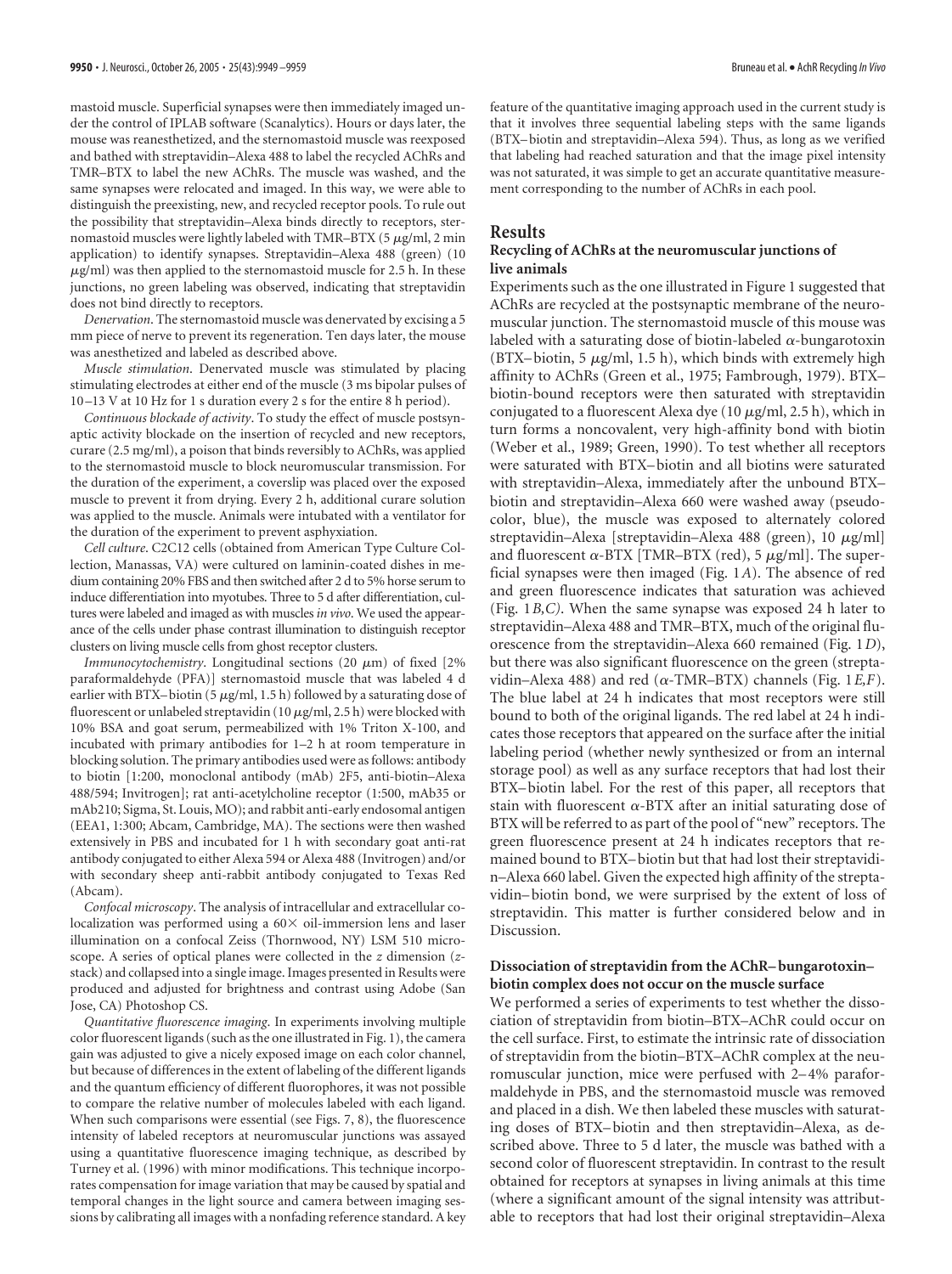

**Figure 1.** Multiple AChR pools are present at synapses on sternomastoid muscles of living mice. *A*, In a living adult mouse, a neuromuscular junction of the sternomastoid muscle was labeled with a saturating dose of BTX– biotin followed by a saturating dose of streptavidin (strept)–Alexa 660 (blue, pseudocolor). *B,C*, The junction was then immediately bathed with a saturating dose of streptavidin–Alexa 488 (green) and TMR-BTX (red). The absence of any labeling (even when camera exposure was increased significantly) indicates that all receptors and biotin sites were saturated by the initial applications. *D–G*, The same neuromuscular junction imaged 24 h later, after application of new streptavidin–Alexa 488 (green) and TMR-BTX (red) to the sternomastoid muscle. The remaining preexisting receptors were still labeled with BTX– biotin–streptavidin–Alexa 660 (blue, pseudocolor). The streptavidin–Alexa 488 labeling indicates the presence of receptors that retained BTX– biotin sites but lost their streptavidin–Alexa 660. These free sites are unlikely because of the loss of streptavidin on the surface (see Figs. 2–5) and therefore referred to as recycled receptors. The TMR-BTX labeling indicates receptors that were not bound to either BTX– biotin or streptavidin and are referred to as new receptors. Scale bar, 20  $\mu$ m.

tag and were then able to be relabeled with new streptavidin– Alexa at a later time point) (see Fig. 1), no fluorescence from the second streptavidin fluorophore was observed. Thus, under these conditions, the rate of biotin–streptavidin dissociation is negligible. Because both the BTX– biotin and the streptavidin–Alexa were applied after fixation and extensive washing, this protocol likely accurately reflects the extremely slow intrinsic rate of biotin–streptavidin dissociation in the absence of processes associated with living cells.

Another possibility is that factors released from living muscle may increase the dissociation of streptavidin on the muscle cell surface. To test this possibility, we took advantage of "ghost" clusters observed in aneural myotube cultures grown on laminin. C2C12 myotubes grown on laminin display large, complex AChR clusters that often remain bound to the laminin, even after the muscle cell that used to hold them on its surface has died (Kummer et al., 2004). Sequentially saturating these ghost clusters with BTX– biotin and streptavidin–Alexa 594 therefore enabled the analysis of AChR–BTX– biotin–streptavidin complexes isolated from muscle membranes but still surrounded by living muscle

cells in a normal extracellular milieu. When these ghost clusters were labeled with either streptavidin–Alexa 488 or antibiotin 488 5 d later, no green fluorescence was observed (Fig. 2*A–C*). Thus, there was no detectable dissociation of streptavidin over a 5 d period when receptors are surrounded by medium but not on living cells. We also tested for the dissociation of streptavidin from BTX– biotin on the surface of living myotubes. When receptor clusters on the myotube surface were labeled with BTX– biotin and saturated with streptavidin–Alexa 660 and then relabeled 12 h later with streptavidin–Alexa 488 (green) and BTX–Alexa 594 (Fig. 2*D–G*), considerable red staining but no green staining was observed. This indicated that, despite a significant loss of fluorescence (attributable to the turnover rate of AChR) over this period and significant insertion of new receptors, biotin–streptavidin dissociation did not occur under these conditions. We also found that there is no significant difference in the rate of internalization of receptors on cultured C2C12 myotubes that were labeled with either fluorescent bungarotoxin or BTX– biotin–streptavidin–Alexa (supplemental Fig. 1, available at www.jneurosci.org as supplemental material). Together, these results indicate that biotin–streptavidin dissociation does not occur in the normal extracellular environment, that recycling does not occur in aneural myotubes, and that streptavidin binding does not significantly increase internalization.

Although the previous experiments show that the dissociation of streptavidin from biotin does not occur from the surface of fixed muscle or AChR clusters on living or dead cultured myotubes, it is still possible that biological processes could oc-

cur at the surface of the NMJ of an intact muscle *in vivo* that might cause streptavidin– biotin dissociation from the surface of synapses (such as the secretion of proteases by infiltrating immune cells). To examine this possibility, we transplanted a portion of a sternomastoid muscle that was first fixed with 2% PFA and then labeled with BTX– biotin–streptavidin–Alexa 594 into the neck of a host mouse directly next to the living sternomastoid muscle. In this way, the BTX– biotin–streptavidin bound to immobilized receptors after fixation was exposed to a fully active and living sternomastoid muscle environment. As in the previous *in vivo* labeling studies described above, the mouse was then allowed to recover. Seven days later, we quantified the amount of biotin– streptavidin dissociation at the NMJs of the fixed and transplanted muscle. We found that the original fluorescence of the transplanted muscles decreased by  $\leq$ 3%, and we found no evidence of new streptavidin–Alexa binding, compared with normal levels of new streptavidin–Alexa binding observed at NMJs in the live host muscle. These experiments indicate that extracellular proteases do not cause biotin–streptavidin dissociation on the surface of the muscle.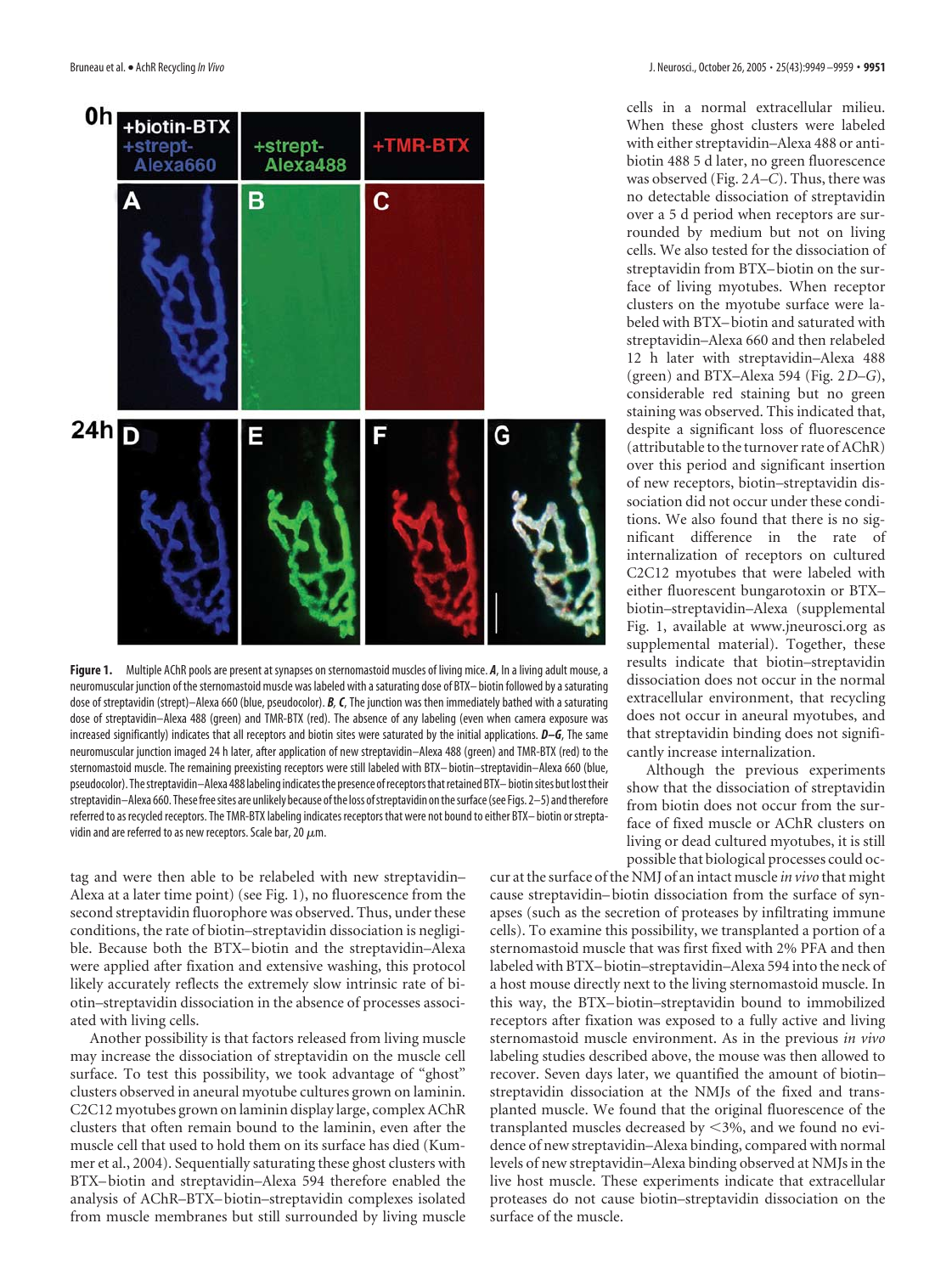To further rule out the possibility of extracellular dissociation of streptavidin from biotin, we used the same sequential labeling protocol on another synaptic component *in vivo*. Because of the availability of the snake toxin fasciculin 2, which selectively and specifically labels acetycholinestrase (AChE), we monitored the dissociation of streptavidin from fasciculin 2– biotin over 4 d. AChEs were labeled with biotinylated fasciculin 2 (7  $\mu$ g/ ml, 1 h) and then saturated with streptavidin–Alexa 594 (10  $\mu$ g/ml, 2.5 h). The mouse was allowed to recover, and after 4 d, the sternomastoid muscle was exposed to a new saturating dose of streptavidin–Alexa 488 (green). In sharp contrast to AChR recycling (Fig. 3*A,B*), we found that AChEs originally labeled with fasciculin 2– biotin–streptavidin–Alexa 594 showed barely detectable green labeling and therefore negligible biotin–streptavidin dissociation after 4 d (Fig. 3*C,D*). These results show that the dissociation of streptavidin from biotin does not occur on the surface of the synapses and rules out the possibility that extracellular proteases or other unknown cellular processes at the cell surface are responsible for such dissociation, suggesting that this dissociation likely occurs in intracellular compartments after being internalized.

In denervated muscle, receptors are known to turn over at an accelerated rate, and muscle stimulation has been shown to prevent this increase in receptor loss (Salpeter and Loring, 1985; Andreose et al., 1993; Caroni et al., 1993; Akaaboune et al., 1999). If dissociation does not occur on the surface but only after the AChR–BTX– biotin- streptavidin complex is internalized, one would predict that decreasing the rate of internalization of receptors would also decrease the streptavidin– biotin dissociation. To test this possibility,

we labeled synaptic AChRs on denervated muscle with BTX– biotin followed by streptavidin and then directly stimulated the sternomastoid muscle by placing stimulating electrodes at either end of the muscle for the entire 8 h experiment. As predicted from the previous results of others, 8 h after stimulation, we found no evidence of receptor loss (supplemental Fig. 2*A*, available at www.jneurosci.org as supplemental material). Furthermore, when we added a second dose of streptavidin–Alexa and then quantified the recovery of fluorescence, we did not see any evidence for new streptavidin–Alexa binding. In contrast, a loss of preexisting fluorescence and the binding of new streptavidin–Alexa were easily measured in control, unstimulated muscle over the same time window (supplemental Fig. 2*B*, available at www.jneurosci.org as supplemental material). This result argues strongly that the dissociation of streptavidin from AChR–BTX– biotin does not occur spontaneously on the muscle surface but, rather, only after internalization.



**Figure 2.** Streptavidin does not dissociate from AChR–BTX– biotin clusters on muscle cells in culture. *A*, In C2C12 myotube cultures, ghost clusters (as described by Kummer et al., 2004) that were no longer associated with myotubes were labeled with BTX– biotin followed by streptavidin–Alexa 594. *B*, Five days later, the same clusters were treated with streptavidin–Alexa 488 (to identify receptors that retained BTX– biotin and lost streptavidin). *C*, Overlay of images in *A* and *B*. The absence of green labeling in *B* indicates that there was no dissociation of streptavidin from receptor– bungarotoxin– biotin complexes on ghost clusters after 5 d. *D*, AChRs on a living C2C12 myotube that were labeled with a saturating dose of BTX– biotin followed immediately by a saturating dose of streptavidin–Alexa 660 (pseudocolor blue) and then imaged 12 h later. *E*, *F*, The same cells were then incubated with streptavidin–Alexa 488 (green) to label receptors that retain BTX– biotin and lose streptavidin and BTX-Alexa 594 (red) to label new AChRs. The absence of green labeling in *E*indicates that no detectable streptavidin– biotin dissociation occurred over this period, whereas the red labeling indicates the addition of new receptors. *G*, Overlay of *D–F*. Scale bars, 20 μm.

#### **Evidence for the intracellular dissociation of streptavidin from the AChR– bungarotoxin– biotin complex**

If streptavidin dissociates from the AChR–BTX– biotin-Streptavidin–Alexa complex at an intracellular site, it should be possible to observe Alexa fluorescence in intracellular vesicles. It should also be possible to observe intracellular vesicles with biotin freed from streptavidin. To test the first possibility, muscles were initially labeled with a saturating dose of BTX–biotin  $(5 \mu g/ml)$ , 1.5 h) followed by a saturating dose of fluorescent streptavidin– Alexa 488. After an appropriate waiting time (4 d), the mouse was perfused with 2% paraformaldehyde. The sternomastoid muscle was then dissected and cut in longitudinal sections parallel to the axis of the muscle fibers to allow visualization of both the cell surface and the region below it, using confocal microscopy.

In control muscles that were labeled with BTX– biotin– streptavidin–Alexa 488 and then immediately fixed and sectioned (rather than waiting 4 d), the antibody-mediated AChR labeling was intense at the surface receptors of the synapse, plus a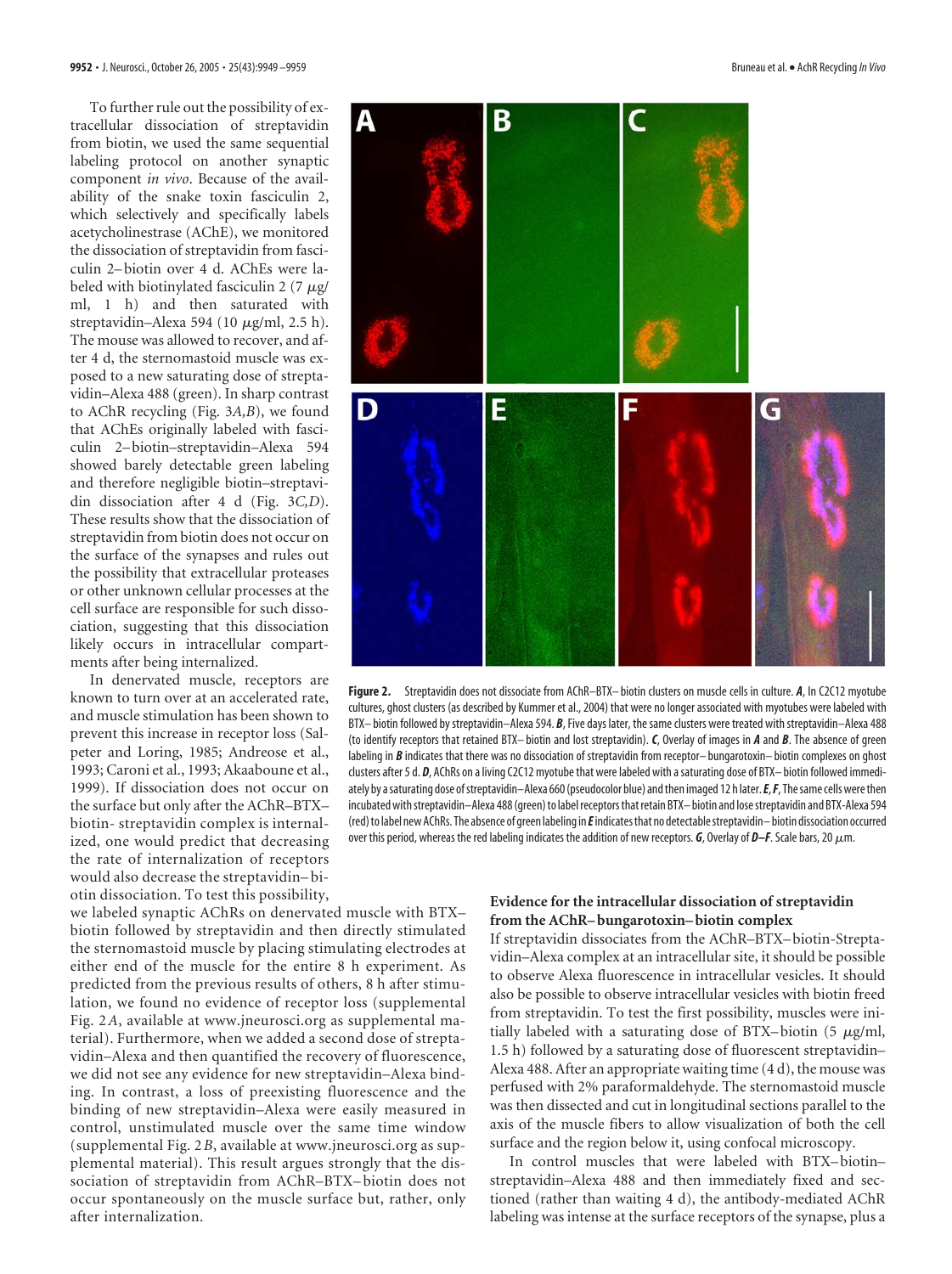

+Biotin Fasciculin2 +Strept Alexa 594 +Strept Alexa 488



**Figure 3.** Lack ofstreptavidin(Strept) dissociationfrom AChE–fasciculin 2– biotin *in vivo*. *A*, Example of a living adult mouse neuromuscular junction previously labeled with BTX-biotin (to label AChRs) followed by a saturating dose of streptavidin–Alexa 594 (red) at time 0 and imaged at 4 d. Red signal indicates the preexisting receptors still remaining on day 4. *B*, Same neuromuscular junction imaged after application of streptavidin–Alexa 488 (green). Green signal indicates the AChRs that were recycled over 4 d. *C*, Example of an NMJ labeled with fasciculin 2-biotin (to label AChEs) followed by a saturating dose of streptavidin–Alexa 594 (red) at time 0 and imaged at 4 d. Red signal indicates the preexisting acetycholinestrase remaining on day 4. *D*, The same neuromuscular junction imaged after application of new streptavidin–Alexa 488 (green) and viewed with much higher camera gain than used in *B*. The weak green signal indicates that there is very little streptavidin dissociation after 4 d. When the same gain was used as in  $B$ , the fluorescence was almost undetectable. Scale bars, 20  $\mu$ m.

number of small spots (puncta), whereas the streptavidin–Alexa labeling was also intense on the cell surface but not visible in puncta. This is the expected result because the AChR immunocytochemistry detects all receptors, including those present internally, whereas the streptavidin–Alexa staining procedure initially detects only surface receptors, and some time must elapse before they become internalized. However, when 4 d were allowed between labeling and fixation, we found that most of the initial streptavidin label colocalized with receptors on the surface and in intracellular puncta (Fig. 4*A–F*); *z*-stack analysis of the images confirmed that these colocalized fluorescent spots were beneath the muscle surface, indicating that AChR–BTX– biotin–streptavidin was internalized as a complex. A significant number of the

intracellular AChR-containing puncta were also labeled only by the anti-receptor antibody. These could be receptors that have lost their streptavidin label and are either in the process of recycling or degradation or unlabeled newly synthesized receptors yet to be inserted. A small number of green fluorescent spots were also observed, which did not colocalize with receptors, perhaps corresponding to accumulation of fluorescence in degradative vesicles.

It seemed likely that many of the puncta were intracellular vesicles. To test this possibility, muscle fibers were fixed and then processed so that AChR and the early endosome marker EEA1 could be detected immunocytochemically (Fig. 4*G–O*). The EEA1 labeling was present in a profusion of small spots located below the cell surface, whereas the AChR labeling consisted of intense labeling of the surface receptors of the synapse plus a modest number of small spots. Although many EEA1 spots were negative for AChR, most AChR-positive spots were also positive for EEA1. Thus, puncta of AChR staining represent reliable markers of internalized AChR. Given the high correlation between AChR labeling of puncta and EEA1 labeling of puncta, the presence of puncta that were labeled both for AChR and for streptavidin in the experiments shown in Figure 4*A–F* demonstrates that fluorescent Alexa from surface AChRs labeled with BTX— biotin–streptavidin–Alexa is internalized. The puncta that stained only with the antireceptor antibody but were negative for Alexa most likely represent newly synthesized receptors yet to be inserted, whereas the puncta that stained for Alexa but not for AChR seem likely to correspond to degradative vesicles that have completely consumed their AChR.

Having shown that the Alexa from AChR–BTX– biotin– streptavidin–Alexa complexes can be internalized, we next tested whether biotin that had lost streptavidin could also be observed inside of muscle fibers. We first showed that the anti-biotin antibody we were using can effectively stain AChR–BTX– biotin complexes (Fig. 5*A*) but not AChR–BTX– biotin–streptavidin– Alexa 488 complexes (Fig. 5*B–D*). Thus, if muscles are pretreated with BTX– biotin and streptavidin–Alexa, this antibody will label only receptor complexes that have been stripped of streptavidin. Confocal images of muscle sections saturated with BTX– biotin– streptavidin and fixed and processed 4 d later showed that staining with both the anti-AChR antibody and the anti-biotin antibody labeled the entire synaptic region, and both fluorescent labels were also found colocalized in small spots in the vicinity of the junction (Fig. 5*E–J*). Approximately 40% of the intracellular spots were labeled by both antibodies, and the rest were labeled only by the antireceptor antibody. An alternate approach was also used to confirm the presence of free biotin within puncta. Longitudinal sections of mouse sternomastoid muscle saturated 4 d previously with BTX– biotin followed with streptavidin–Alexa 594 or unlabeled streptavidin were fixed and permeabilized as described above and labeled with the antireceptor antibody and streptavidin–Alexa 488. The number of green fluorescent puncta was similar to the number obtained when the anti-biotin antibody was used.

In summary, we see AChR–BTX– biotin complexes that have been stripped of their streptavidin labels both in intracellular vesicles and on the cell surface *in vivo*. Because we have seen no indication that dissociation occurs on the cell surface, the likely sequence is that the AChR–BTX– biotin–streptavidin complex is endocytosed into vesicles; the streptavidin is stripped off the complex and degraded; and then the AChR–BTX– biotin complex is returned to the surface. For these and other reasons considered in Discussion, we will refer to the pool of receptors that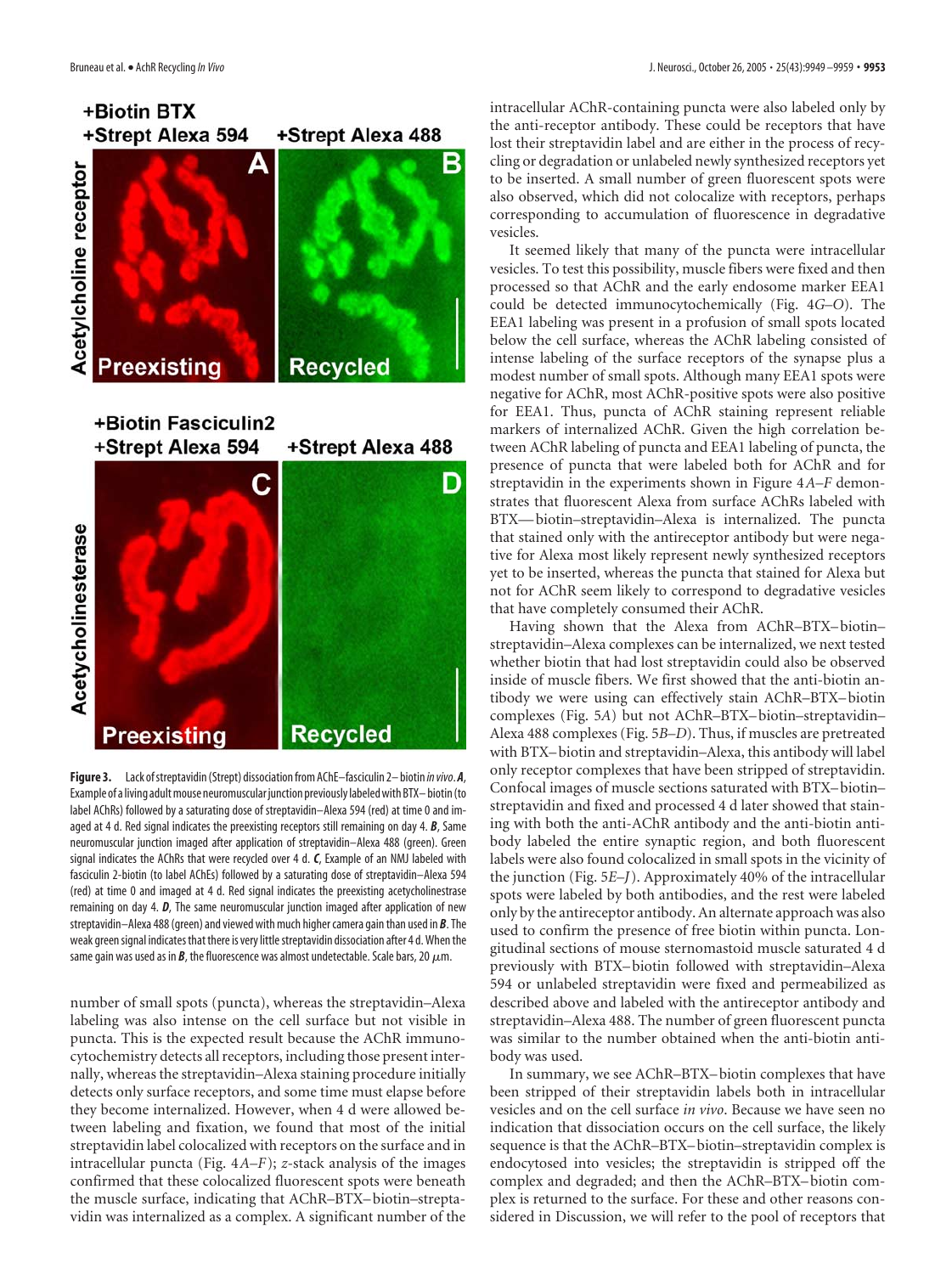**Strept-Alexa** 

anti-AChR

Μ

Ñ

O

the postsynaptic membrane. To do this, sternomastoid muscles were labeled with a low dose of BTX–biotin  $(5 \mu g/ml, 2 \text{ min}, to$ ensure that synaptic activity remained fully functional) (Lingle and Steinbach, 1988) followed by a saturating dose of streptavidin–Alexa 488. A dose of streptavidin–Alexa 594 (30 min) was then added to ensure the saturation of all biotin sites (Fig. 6*A,B*). Every 2 h, a fresh dose of streptavidin–Alex 594 was added to the muscle to label recycled receptors. Using high detector gain with a CCD camera, we were able to see a clear red fluorescence signal at 2 h. In all 10 synapses imaged in three mice, the fluorescence signal increased in intensity after each new streptavidin–Alexa 594 application (Fig. 6*C–F*). This result suggests that recycled receptors are rapidly inserted into the membrane.

#### **Effect of synaptic activity on the recycled and new AChR pools**

To quantitate the number of recycled and new receptors inserted into the same synapse over time, we used the same fluorophore in three distinct labeling steps, which allowed us to distinguish each receptor pool, and then we assayed fluorescence intensity using an established *in vivo* quantitative fluorescence method (Turney et al., 1996; Akaaboune et al., 1999). The sternomastoid muscles of six mice were saturated with an initial dose of BTX– biotin (5  $\mu$ g/ml, 1.5 h) followed by streptavidin–Alexa 594 (red) (10  $\mu$ g/ ml, 2.5 h) to saturate biotin sites. The fluorescence intensity of superficial neuromuscular junctions was then assayed at time 0 and then at a second time point 8 h or 1, 3, or 4 d later (Fig. 7*A,B*). At 4 d, we found that junctions labeled at time 0 with a saturating dose of BTX–biotin–streptavidin–Alexa 594 had lost 53  $\pm$  3% (SD;  $n = 30$ ) of their original fluorescence. To quantitate the amount of receptors that were recycled over time, we applied a second saturating dose of streptavidin–Alexa 594 and measured the resulting increase in fluorescence intensity. We found that at 4 d, the fluorescence from the recycled receptors equaled 26  $\pm$ 5% (SD;  $n = 29$ ) of the original fluorescence (Fig. 7*A,B*).

To quantitate the contribution of the new receptors added to these same synapses during the 4 d, the sternomastoid muscle was then labeled with a fresh saturating dose of BTX– biotin followed with a fresh saturating dose of streptavidin–Alexa 594. We found that an additional 24  $\pm$  5% (SD;  $n = 29$ ) of the original fluorescence was recovered (Fig. 7*A,B*). In summary, 4 d after a single transient application of BTX– biotin, the sum of remaining original (preexisting), new, and recycled receptors was very close to 100% of the original signal, and the contributions of newly in-

 $\leftarrow$ 



indicate intracellular puncta that contained only receptors (likely unlabeled receptors that are in the process of insertion or BTX– biotin-labeled receptors in the process of recycling). Green arrowheads indicate intracellular puncta that contained only streptavidin–Alexa 488. *G–O*, Example of a neuromuscular junction on a muscle section (labeled as described above) immunostained for AChRs and EEA1.  $G-I$ , Eight confocal slices at 2  $\mu$ m intervals were collapsed onto a single image plane. In the overlay image, green indicates anti-AChR immunostaining, and red indicates anti-EEA1 immunostaining. *J–L*, The boxed regions of *G–I* shown at higher power. *M*−*O*, *z*-stack of fluorescence intensity taken at various depths along the white lines in *J*−*L*. The top of the section is to the right, and the width of these panels corresponds to a total depth of 20  $µm.$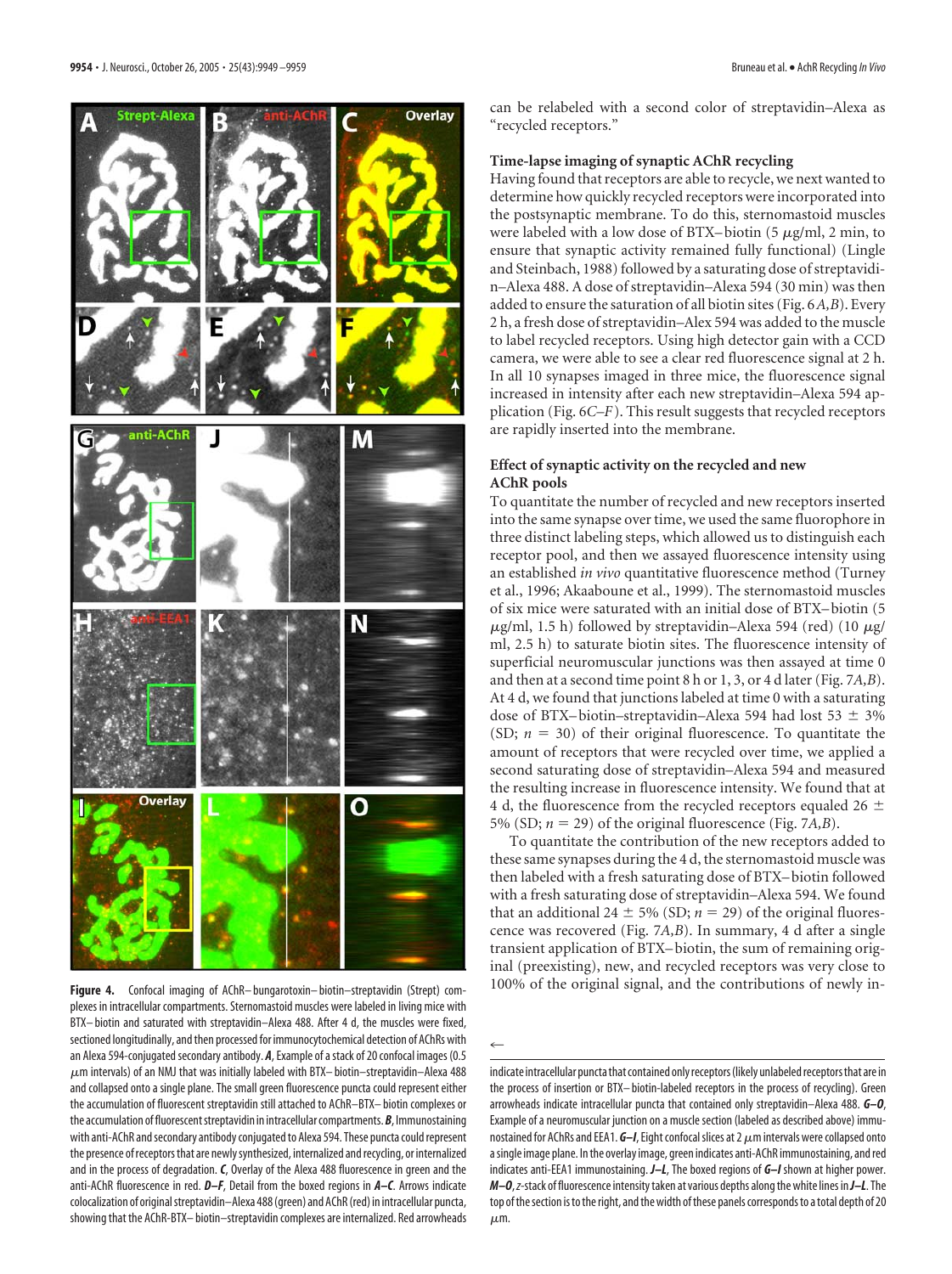

**Figure 5.** Confocal images of AChR-BTX– biotin complexes in intracellular compartments. *A*, Example of a neuromuscular junction labeled with BTX– biotin followed by anti-biotin–Alexa 488 or 594. This staining was a positive control to demonstrate that this antibody is able to effectively label biotin in complex with AChR. **B**, Example of a neuromuscular junction that was labeled with biotin-bungarotoxin followed by a saturating dose of streptavidin (strept)–Alexa 488 and then immediately fixed. C, When the same synapse was immunostained with anti-biotin–Alexa 594, no red fluorescence was observed. The absence of staining with anti-biotin indicates that this antibody can only interact with BTX– biotin when it has been stripped of streptavidin. *D*, Overlay of images in*B*and*C*.*E*, Example of asynapse on amuscle initially incubatedwith BTX– biotin–streptavidin andthenfixed and sectioned 4 d later and immunostained with anti-AChR and an Alexa 594-conjugated secondary antibody. F, Same synapse as in *E*labeled with anti-biotin–Alexa 488. *G*, Overlay of images in *E*and*F*. *H–J*, Boxed areas from*E–G* at higher magnification and viewed at a camera gain sufficient to saturate the signal from synaptic AChRs to accentuate the signal coming from the internal spots. Arrowheads indicate spots of fluorescence that stained positive for AChR, but not for biotin, and arrows indicate spots where both labels were colocalized. Scale bar, 20  $\mu$ m.

serted receptors and recycled receptors were nearly equal at  $\sim$ 25% of original fluorescence each.

When the contributions of original, recycled, and new receptors were examined at earlier time points after the initial labeling (Fig. 7*B*), several interesting characteristics became apparent. At 1 d after a one-time bungarotoxin–AChR blockade, the contribution of recycled receptors was less [18  $\pm$ 5% (SD) of original fluorescence recovered;  $n = 25$ ] than that of new receptors  $[22 \pm 5\%$  (SD) of original fluorescence recovered;  $n = 20$ ;  $p < 0.005$ ]. This effect was even more pronounced at 8 h with recycled receptors contributing  $9 \pm 3\%$  (SD) of original fluorescence  $(n = 30)$  and new receptors accounting for  $17 \pm 7\%$  (SD;  $n = 20; p < 0.0001$  (Fig. 7*B*).

Receptors in the pools defined as preexisting and recycled both have BTX bound and so do not function, but the receptors in the new pool are unlabeled and therefore unblocked and functional. In the NMJ, it is known that a large safety factor exists that enables synapses to be fully functional with only 10 –20% of receptors being unblocked (Lingle and Steinbach, 1988). Therefore, it would be expected that by 8 h, the 17% of the total receptors that are new and unblocked would be sufficient to restore superthreshold end plate potentials and muscle-spiking activity. It thus seemed likely that the changes in the rate of receptor recycling in transiently blocked NMJs (1.5 h one-time bungarotoxin treatment) are the consequence of the initial activity blockade by BTX and subsequent restoration of neuromuscular transmission by new unlabeled and unblocked AChRs.

To further examine the role of synaptic activity on the insertion of recycled and new receptors, we monitored the appearance of receptors in continuously blocked synapses, in which AChRs are reported to be lost at an accelerated rate (Salpeter and Loring, 1985; Martyn et al., 1992; Akaaboune et al., 1999). To test the effect of activity cessation on receptor trafficking, we chronically blocked synaptic transmission with curare (a poison that reversibly blocks AChRs) and so indirectly blocked muscle spiking. The longest this treatment could be performed without mortality was 8 h plus a 2 h treatment to label either recycled receptors or new receptors but not both. However, this was sufficiently long to resolve several interesting differences from the one-time labeling of AChRs with saturating bungarotoxin, in which blockade is transient and muscle activity recovers over time (Fig. 8). First, as expected from previous studies, the removal of original receptors was more pronounced (on average falling to 65% of the

initial fluorescence at 8 h compared with 74% in animals receiving a one-time block with BTX). Second, the rate of appearance of new AChRs decreased to approximately one-third that observed when synaptic transmission was restored after a few hours but remained at observable levels  $[4.5 \pm 2\%$  (SD);  $n = 20$ ]. Most dramatically, the contribution of the recycled receptors decreased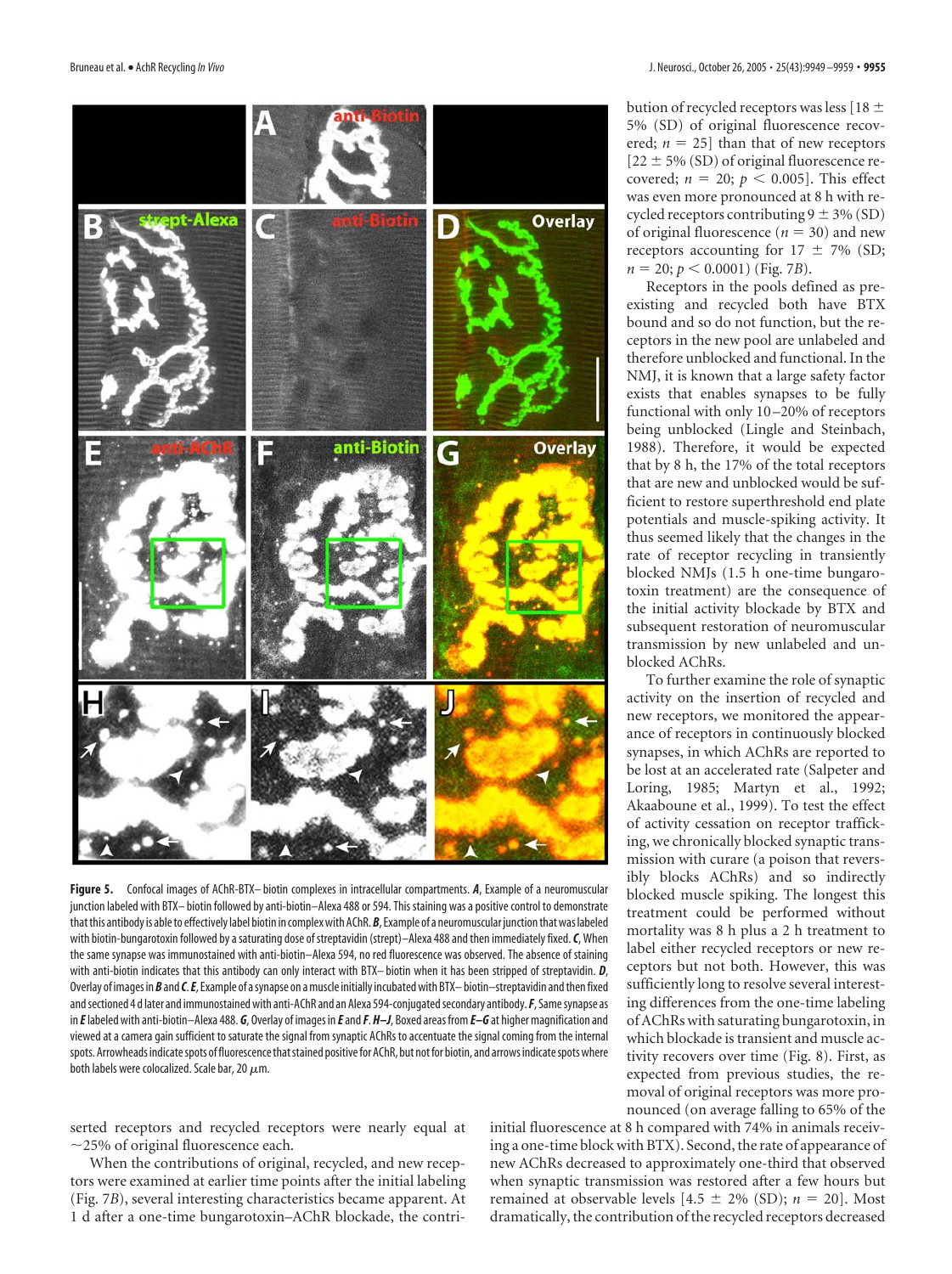

**Figure 6.** Time-lapse imaging of the appearance of recycled receptors. *A*, In a living adult mouse, a neuromuscular junction of the sternomastoid muscle was labeled with a low dose of BTX– biotin followed by a saturating dose of streptavidin (strept)–Alexa 488 (green). *B*, The junction was then immediately bathed with a saturating dose of streptavidin–Alexa 594 (red) and viewed at substantially higher gain. The absence of any red labeling indicates that all biotins were initially saturated with streptavidin–Alexa 488. *C–F*, The same neuromuscular junction imaged every 2 h for 8 h after application of new streptavidin–Alexa 594 (red) to the sternomastoid muscle before each time point. Scale bar, 20  $\mu$ m. Similar results were obtained at 10 synapses from three mice.

to nearly undetectable levels  $[0.4 \pm 1\%$  (SD) of original fluorescence;  $n = 60$ ] (Fig. 8*A,B*).

#### **Discussion**

These results are based on the surprising finding that at sternomastoid muscle synapses in living mice, streptavidin dissociates unexpectedly rapidly from AChR–BTX– biotin complexes. The dissociation of purified streptavidin from biotin in test tube assays is extremely slow because of their extraordinarily high affinity (Chilkoti and Stayton, 1995). It therefore was a great surprise to us that at sternomastoid muscle synapses in living mice, streptavidin-binding sites rapidly appeared on the surface of muscle fibers after initial saturation with biotin–BTX followed by saturation with streptavidin–Alexa. One possible explanation was that biotin–BTX was able to label AChR inside the muscle fibers as well as on the muscle cell surface, but the streptavidin– Alexa could only bind to receptors on the cell surface of living muscle fibers. Were this the case, the appearance of new streptavidin-binding sites over time would represent the delivery of preexisting intracellular biotin–BTX–AChR complexes to the surface, rather than the creation of such complexes as a consequence of dissociation of the streptavidin from the biotin. Two lines of evidence rule out this possibility. First, according to this hypothesis, the rate of appearance of new streptavidin-binding sites after saturation with biotin–BTX and Alexa–streptavidin

should have been much greater on C2C12 myotubes than on muscle fibers in living mice because cultured cells are known to have a much larger pool of intracellular AChRs (Devreotes and Fambrough, 1975), and these cultured myotubes rapidly internalize existing surface receptors and deliver new ones to the surface (Fig. 2, supplemental Fig. 1, available at www.jneurosci.org as supplemental material). However, there was no detectable appearance of new streptavidin-binding sites on the cell surface of C2C12 myotubes (Fig. 2). Second, the results of experiments presented in Figure 5 demonstrated that biotin–BTX applied to the surface of muscle fibers in living mice did not have access to intracellular AChR. In this series of experiments, free biotin was detected with an anti-biotin antibody in fixed, sectioned muscle fibers that were treated before fixation with saturating levels of biotin–BTX and then streptavidin-Alexa. The absence of any detectable free biotin in muscles fixed shortly after labeling (Fig. 5*C*) demonstrated that there was no intracellular AChR pool labeled only with biotin–BTX. We conclude from these results that streptavidin must be dissociating unexpectedly rapidly from AChR–BTX– biotin complexes.

Our observation that biotin–streptavidin dissociation occurs at an accelerated rate *in vivo* is not unprecedented: avidin– biotin complexes have been previously reported to dissociate after their intraperitoneal injection into live animals (Fraenkel-Conrat and Fraenkel-Conrat, 1952; Wei et al., 1971; Lee et al., 1972, 1973a,b). One potential molecular mechanism for enhanced dissociation comes from an older study that reported that, although the avidin– biotin complex is highly resistant to elevated temperature, acidic or basic pH, and proteases, the weak oxidizing environment provided by 0.3%  $H_2O_2$  can readily cause dissociation (Gyorgy, 1943), which could allow the specific liberation of the streptavidin–Alexa tag from the AChR–BTX– biotin complex without affecting the AChR–BTX bond. A second potential mechanism for enhancing unbinding is suggested by recent studies conducted on purified proteins. When added to biotin– streptavidin complexes, two different classes of proteins have been demonstrated to have the ability to rapidly displace the streptavidin from the biotin (Subramanian et al., 1997; Morris and Raney, 1999). In both cases, the extra protein (a helicase in one study and a monoclonal antibody in the other) can be thought of as a chaperone, placing the streptavidin in a nonnative conformation that enhances unbinding. It seems plausible that the combination of low pH, an oxidizing environment, and perhaps some modification in the conformation of streptavidin by unknown factors within recycling vesicles could be responsible for the observed dissociation of streptavidin–Alexa from biotin. This mechanism would also be consistent with the absence of dissociation on the cell surface because this is a relatively reducing environment at nearly neutral pH.

#### **The cellular location of dissociation of streptavidin from biotin**

For several reasons, we believe that the dissociation of streptavidin from biotin takes place within intracellular vesicles rather than on the cell surface. First, we saw no evidence for streptavidin– biotin dissociation occurring on the cell surface of fixed muscle tissue (even when transplanted into an *in vivo* milieu), from AChR ghost clusters or from clusters of AChRs on living aneural muscle cells in culture. Second, we could readily observe AChR–BTX– biotin complexes that had been stripped of streptavidin in intracellular vesicles near synaptic sites in sternomastoid muscles. Third, when the rate of internalization of receptors was greatly decreased by electrical stimulation of the muscle, we could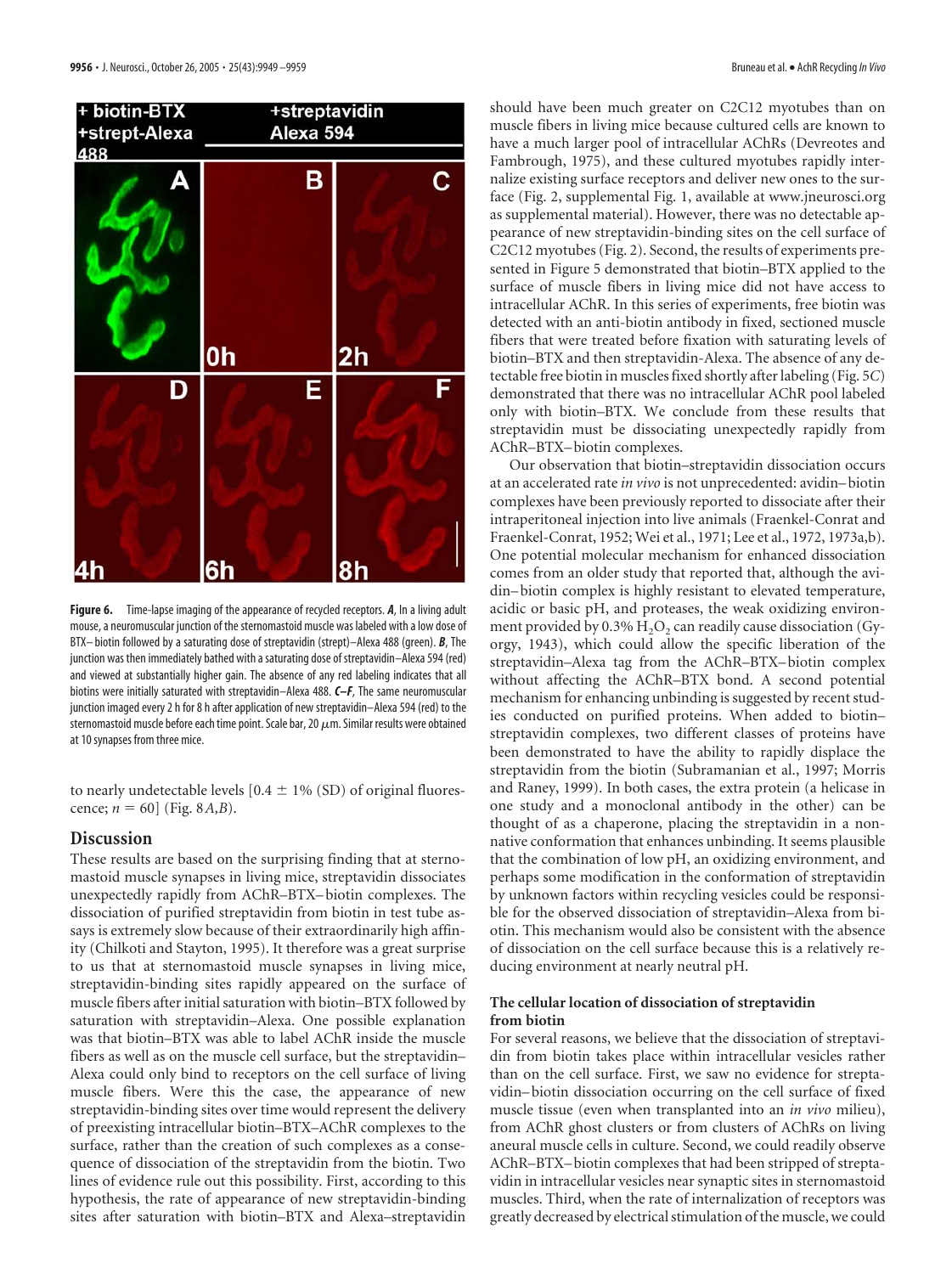

**Figure 7.** Quantification of original, recycled, and new receptors at the neuromuscular junction after transient activity blockade. These pseudocolor images provide a linear representation of the density of AChRs (white–yellow, high density; red– black, low density). *A*, Example of a mouse neuromuscular junction labeled with a saturating dose of BTX (btx)– biotin followed immediately by a saturating dose of streptavidin (strep)–Alexa 594, imaged, and then reimaged 4 d later. The total fluorescence intensity (a measure of the total number of AChRs) was expressed as 100% at the initial labeling (left panel, day 0) and normalized to this on each successive view. Second panel from left, Preexisting receptors remaining after 4 d when  $>$ 50% of the initial fluorescence is lost. To quantitate the recycled receptors, streptavidin–Alexa 594 (red) fluorophore was then added to the muscle. Third panel from left, Sum of preexisting and recycled receptors after 4 d. New receptors were identified by next adding a saturating concentration of BTX– biotin followed by a saturating dose of streptavidin–Alexa 594 (red), as shown in the fourth panel. synth., Synthesized receptors. The fluorescence from these new receptors is added to the preexisting and recycled receptors to determine the total receptor density after 4 d. B, Summary of the amount of original receptors remaining after various times and the proportion of new and recycled receptors that were inserted into the synapse, obtained from many junctions with the approach shown in  $A$ . Each data point represents the mean percentage of original fluorescence intensity  $\pm$  SEM (error bars).



**Figure 8.** Quantification of original, recycled, and new receptors at the neuromuscular junction after a transient and maintained activity blockade. *A*, Assessment ofthe extent ofrecycling 8 h after an initialtransient blockade of activitywith BTX– biotin. *B*, Assessment of the extent of recycling 8 h after a maintained blockade of activity with curare.*C*, Summary of results obtained from many synapses studied as in  $A$  and  $B$ . The data show the mean  $\pm$  SEM (error bars). For all four conditions, the difference between the two experimental groups was significant (  $p$   $<$  0.001). These experiments were not performed beyond 8 h because of mouse mortality from the long-term curare treatment. It thus was not possible to measure recycling and new receptors at the same synapses. The insertion of new receptors was therefore measured in a parallel experiment using BTX–Alexa 594. strept, Streptavidin.

no longer detect dissociation of streptavidin from biotin. Finally, when the same labeling protocol was applied to AChE, a component of the synaptic cleft localized in the extracellular matrix rather in the plasma membrane, there was no evidence of streptavidin– biotin dissociation. This last observation implies that AChE is recycled very slowly or not at all. Insertion of AChE into the basal lamina requires collagen (ColQ) (Feng et al., 1999), so one possible explanation for the failure to recycle is that AChE– fasciculin 2– biotin–streptavidin complexes are internalized after detaching from ColQ and are therefore unable to insert back into the basal lamina. Whatever the reason for the lack of streptavidin unbinding from AChE complexes over time, these findings provide compelling evidence that local surface events are not responsible for the biotin–streptavidin dissociation observed with AChRs at the living neuromuscular synapse.

A final reason for favoring vesicles as the site of the biotin– streptavidin dissociation is that a vesicular intermediate provides

a ready explanation for the observation that the ability to recycle receptors to the cell surface can be dissociated from the ability to endocytose. Under two situations in which there was no synaptic activity (aneural cultures of C2C12 myotubes and *in vivo* synapses chronically blocked with curare), internalization of receptors was readily detected, as expected from previous results (St. John and Gordon, 2001), yet we saw no indication that there was any recycling (no vacant streptavidin binding sites on the cell surface). Regarding the failure to observe receptor recycling in cultured C2C12 myotubes, it has been shown previously that a large subsurface "hidden" pool of receptors exists in cultured chick and rat myotubes, but such a pool is absent in innervated muscle (Devreotes and Fambrough, 1975). This pool constitutes up to 30% of the total AChR complement of cultured myotubes and was found to derive partially from the surface of the muscle as opposed to newly synthesized receptors (Devreotes and Fambrough, 1975). As with AChRs at inactive synapses in living mice, these cultured muscle fibers are apparently lacking a signal that allows the internalized receptors to return to the cell surface.

Both the *in vitro* and *in vivo* results could be readily explained if vesicles containing receptors available for recycling are delivered to the cell surface only when there is synaptic activity. An obvious candidate for mediating the activitydependent signal is intracellular calcium because it is the most common signal that regulates exocytosis in both secretory and nonsecretory cells (Chavez et al., 1996). At CNS synapses,  $Ca^{2+}$  influx into the postsynaptic cell through NMDA receptors is involved in AMPA receptor recycling in cortical and hippocampal neurons (Carroll et al., 1999b; Luscher et al., 1999). Such alterations in AMPA and NMDA re-

ceptor numbers in the postsynaptic density are proposed to account for changes in synaptic strength (Malinow and Malenka, 2002; Malinow, 2003). Indeed, the activity-dependent cycling of AMPA receptors at the postsynaptic membrane underlies many aspects of synaptic plasticity (Malinow and Malenka, 2002; Malinow, 2003; Park et al., 2004). At the NMJ, AChRs allow the entry of calcium in addition to sodium and potassium, so it is conceivable that blocking the receptors could inhibit  $Ca^{2+}$  influx and thus block a signal required for receptor recycling.

#### **What is the extent of AChR recycling at normally functioning synapses?**

Our experiments have demonstrated that AChR recycling can occur at the neuromuscular junction of living mice. Although measurements of changes in fluorescence intensity over time were made with great precision, there are several important caveats to the interpretation of our results that cause us to be cau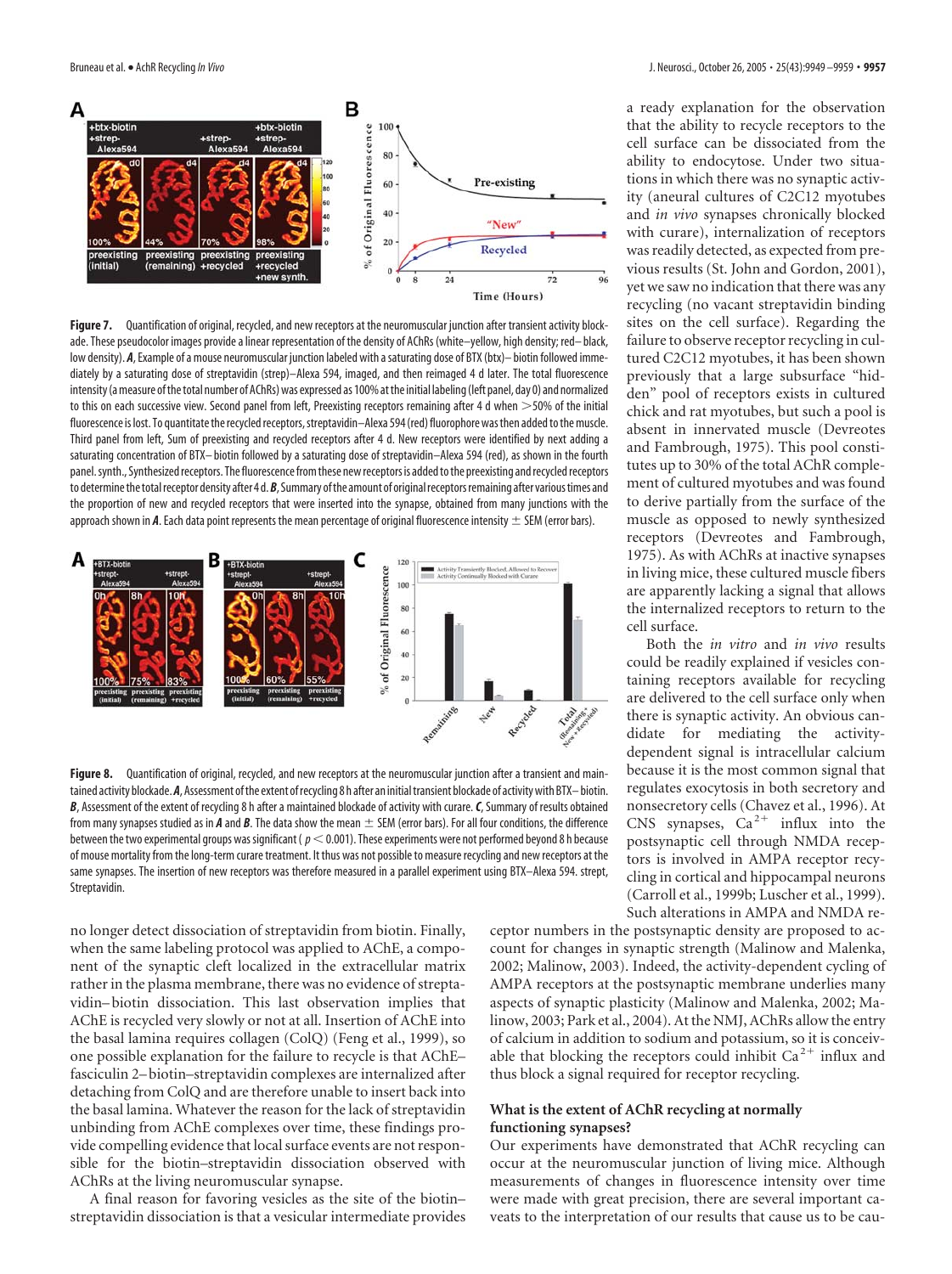tious about extrapolating these data to estimate the rates of internalization and recycling of native receptors when activity is unmodified.

First, only receptors that have been internalized have the possibility of recycling. If the internalization rate is slow, it is more difficult to detect recycling, even if the cellular mechanisms that cause recycling are fully functional.

Second, it is necessary to bind the bulky ligands  $\alpha$ -BTX-biotin and streptavidin–Alexa to detect recycling. It is unclear to what extent the binding of streptavidin alters the life history of receptors. For instance, it is widely accepted that antibody binding to AChR can accelerate the rate of internalization and degradation (Fumagalli et al., 1982), perhaps as a consequence of crosslinking or because of other unknown factors. Streptavidin has four biotin-binding sites and so has the potential to cross-link biotins on multiple toxin molecules and thus indirectly cross-link receptors. However, the time course of the loss of fluorescence on cultured myotubes was not significantly different when receptors were directly labeled with  $\alpha$ -BTX–Alexa or indirectly labeled with  $\alpha$ -BTX–biotin and then with streptavidin–Alexa. This indicates that either steric factors prevented the streptavidin from crosslinking receptors labeled with biotin–BTX, or receptors crosslinked by streptavidin do not have an altered rate of internalization beyond any effect of  $\alpha$ -BTX alone. It should be emphasized that recycling was readily detected at 8 h, but little or no detectable recycling occurred over the same period under three other experimental conditions (receptor clusters on cultured myotubes, synapses chronically inhibited with curare, and synapses on denervated muscle fibers that were chronically stimulated). Thus, binding of streptavidin to biotin–BTX is not sufficient to trigger recycling. Furthermore, at the stage that receptors recycle, they are no longer bound to streptavidin–Alexa, so the streptavidin is not necessary for the process to occur.

Finally, the amount of recycling we detect is a minimum estimate, and the actual amount could be greater. There are two possible ways that receptors could recycle without being detected by the methods we used. Any receptor that is endocytosed and returned to the cell surface without losing either its  $\alpha$ -BTX-biotin or its streptavidin–Alexa will be counted as part of the preexisting pool, even though it has recycled. Similarly, any receptor that loses its  $\alpha$ -BTX–biotin and then recycles will be counted as part of the new pool. At present, there are no available methods that would allow us to determine whether either of these two types of events occurs at a sufficient frequency to significantly increase the actual recycling rate above what we measured. Even without including any contribution from these potential sources of additional recycled receptors, we have demonstrated that, under one specific condition (recovery from a one-time blockade with BTX), at least 9% of the synaptic receptors on the cell surface were recycled over the first 8 h period, and  $\sim$ 25% of the surface receptors were recycled over a 4 d period.

The existence of a recycled pool of AChRs requires that a number of earlier experiments on the life history of AChRs be reinterpreted. For instance, a substantial number of experiments using fluorescently labeled  $\alpha$ -BTX have shown that the half-life of fluorescence loss at synapses in living mice is  $\sim$ 7 d after a onetime blockade with bungarotoxin (Salpeter and Loring, 1985; Andreose et al., 1993; Caroni et al., 1993; Akaaboune et al., 1999, 2002). This had been interpreted as the half-life of receptors on the cell surface, but our results suggest that each receptor can recycle back to the cell surface (perhaps several times) before it is degraded, and junctional AChRs are therefore being internalized from the surface at a significantly faster rate than previously

thought. The results reported here suggest that, despite the stability of the synaptic structure over the lifetime of the animal (Balice-Gordon and Lichtman, 1990), receptors are highly dynamic and are constantly exchanged between the plasmalemma and internal compartments, in addition to being frequently shuttled between junctional and extrajunctional regions (Akaaboune et al., 2002).

Together, our results suggest a model for the regulation of the postsynaptic receptor density at the neuromuscular junction in live animals involving two separate pathways: a receptorrecycling pathway and a new receptor pathway. When postsynaptic transmission is functional, both the recycled and the new receptor pathways contribute significantly to the postsynaptic density (supplemental Fig. 3*A*, available at www.jneurosci.org as supplemental material). In the absence of postsynaptic activity, however, internalized AChRs are shifted from a recycling pathway to a degradative pathway (supplemental Fig. 3*B*, available at www.jneurosci.org as supplemental material). The new receptor insertion pathway is also affected by the absence of postsynaptic activity but continues to deliver receptors at a reduced rate. We do not know, however, whether new and recycled receptors are added directly to the junction or are inserted into the perijunctional region and then migrate into the junction to be anchored. It would be of considerable interest to see whether different patterns of activity can alter the proportion of new and recycled receptors at synapses in live animals.

#### **References**

- Akaaboune M, Culican SM, Turney SG, Lichtman JW (1999) Rapid and reversible effects of activity on acetylcholine receptor density at the neuromuscular junction in vivo. Science 286:503–507.
- Akaaboune M, Grady RM, Turney S, Sanes JR, Lichtman JW (2002) Neurotransmitter receptor dynamics studied in vivo by reversible photounbinding of fluorescent ligands. Neuron 34:865–876.
- Andreose JS, Xu R, Lomo T, Salpeter MM, Fumagalli G (1993) Degradation of two AChR populations at rat neuromuscular junctions: regulation in vivo by electrical stimulation. J Neurosci 13:3433–3438.
- Balice-Gordon RJ, Lichtman JW (1990) In vivo visualization of the growth of pre- and postsynaptic elements of neuromuscular junctions in the mouse. J Neurosci 10:894 –908.
- Bredt DS, Nicoll RA (2003) AMPA receptor trafficking at excitatory synapses. Neuron 40:361–379.
- Caroni P, Rotzler S, Britt JC, Brenner HR (1993) Calcium influx and protein phosphorylation mediate the metabolic stabilization of synaptic acetylcholine receptors in muscle. J Neurosci 13:1315–1325.
- Carroll RC, Lissin DV, von Zastrow M, Nicoll RA, Malenka RC (1999a) Rapid redistribution of glutamate receptors contributes to long-term depression in hippocampal cultures. Nat Neurosci 2:454 –460.
- Carroll RC, Beattie EC, Xia H, Luscher C, Altschuler Y, Nicoll RA, Malenka RC, von Zastrow M (1999b) Dynamin-dependent endocytosis of ionotropic glutamate receptors. Proc Natl Acad Sci USA 96:14112–14117.
- Chilkoti A, Stayton PS (1995) Molecular origins of the slow streptavidinbiotin dissociation kinetics. J Am Chem Soc 117:10622–10628.
- Chavez RA, Miller SG, Moore HP (1996) A biosynthetic regulated secretory pathway in constitutive secretory cells. J Cell Biol 133:1177–1191.
- Devreotes PN, Fambrough DM (1975) Acetylcholine receptor turnover in membranes of developing muscle fibers. J Cell Biol 65:335–358.
- Ehlers MD (2000) Reinsertion or degradation of AMPA receptors determined by activity-dependent endocytic sorting. Neuron 28:511–525.
- Fambrough DM (1979) Control of acetylcholine receptors in skeletal muscle. Physiol Rev 59:165–227.
- Fambrough DM, Hartzell HC (1972) Acetylcholine receptors: number and distribution at neuromuscular junctions in rat diaphragm. Science 176:189 –191.
- Feng G, Krejci E, Molgo J, Cunningham JM, Massoulié J, Sanes JR (1999) Genetic analysis of collagen Q: roles in acetylcholinesterase and butyrylcholinesterase assembly and in synaptic structure and function. J Cell Biol 144:1349 –1360.